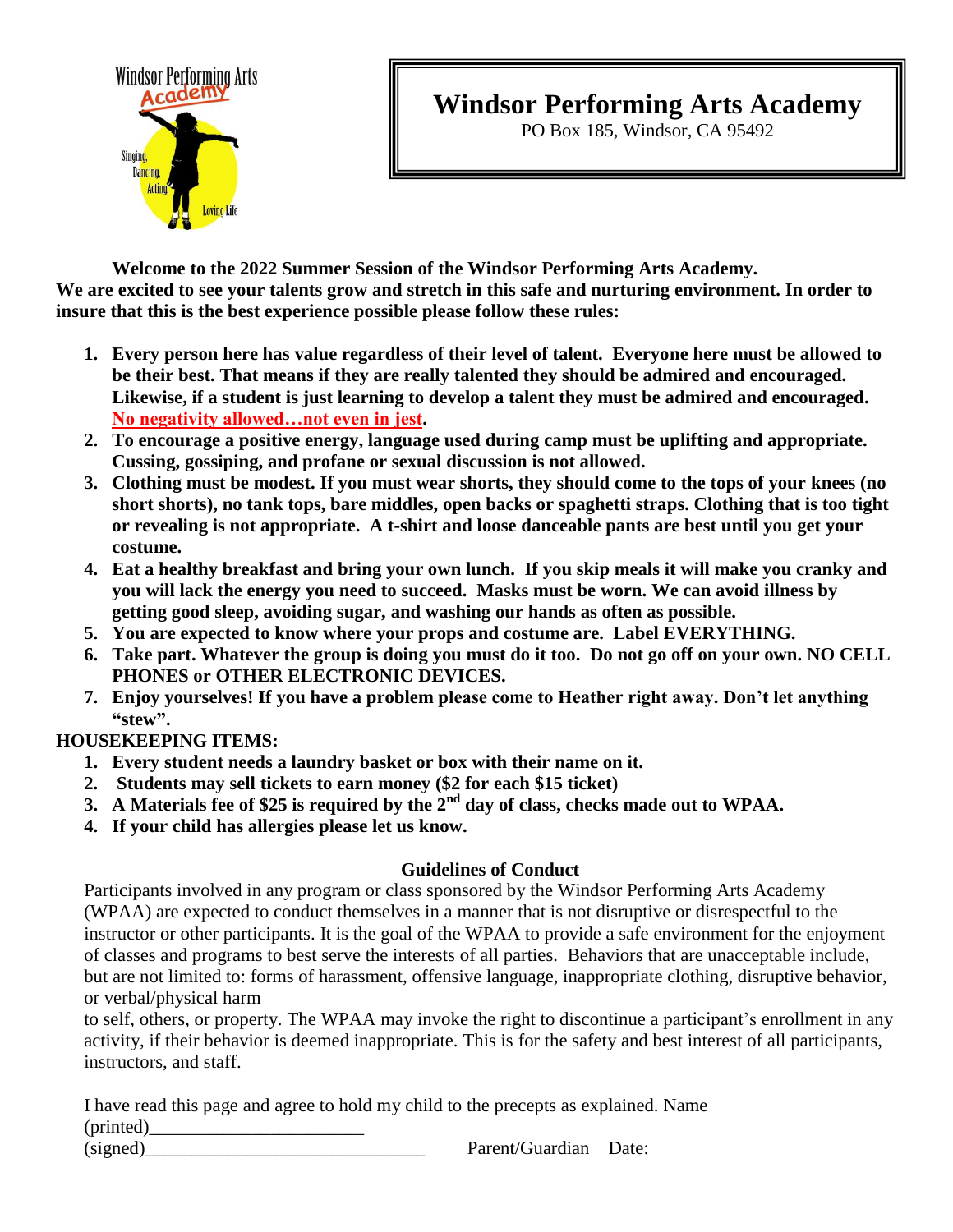

PO Box 185, Windsor, CA 95492

## **Three Week Session: M,T,W,Th, F (5 days a week)**

Register Now by filling out this form and mailing it to: Windsor Performing Arts Academy POB 185, Windsor, CA 95492 or emailing to heather.wpaa@gmail.com

|                | Zip Code_________________ |
|----------------|---------------------------|
|                |                           |
|                |                           |
| Sibling Names: |                           |

**Classes are \$375 a three week session. 20% discount for Siblings after first child is registered. Please fill out a separate form for each child. Ages 10 and up**

| <b>Class</b>        | <b>Dates</b>    | <b>M, T, W, TH, F</b> |                 |             |
|---------------------|-----------------|-----------------------|-----------------|-------------|
| The Sound of Music  | June 20- July 9 | 10am-3pm              |                 |             |
|                     |                 | Saturday, July 9      | Saturday,       | NO SUNDAY   |
|                     | Friday, July 8  | 2pm                   | July 9          | PERFORMANCE |
| <b>Performances</b> | 7pm             |                       | 7 <sub>pm</sub> |             |

Total Cost of Camp is \$375 + \$25 Material Fee = \$400 make checks or Money orders payable to Windsor Performing Arts Academy. Partial Scholarships available.

Questions?

Contact Heather Cullen 707-838-3341